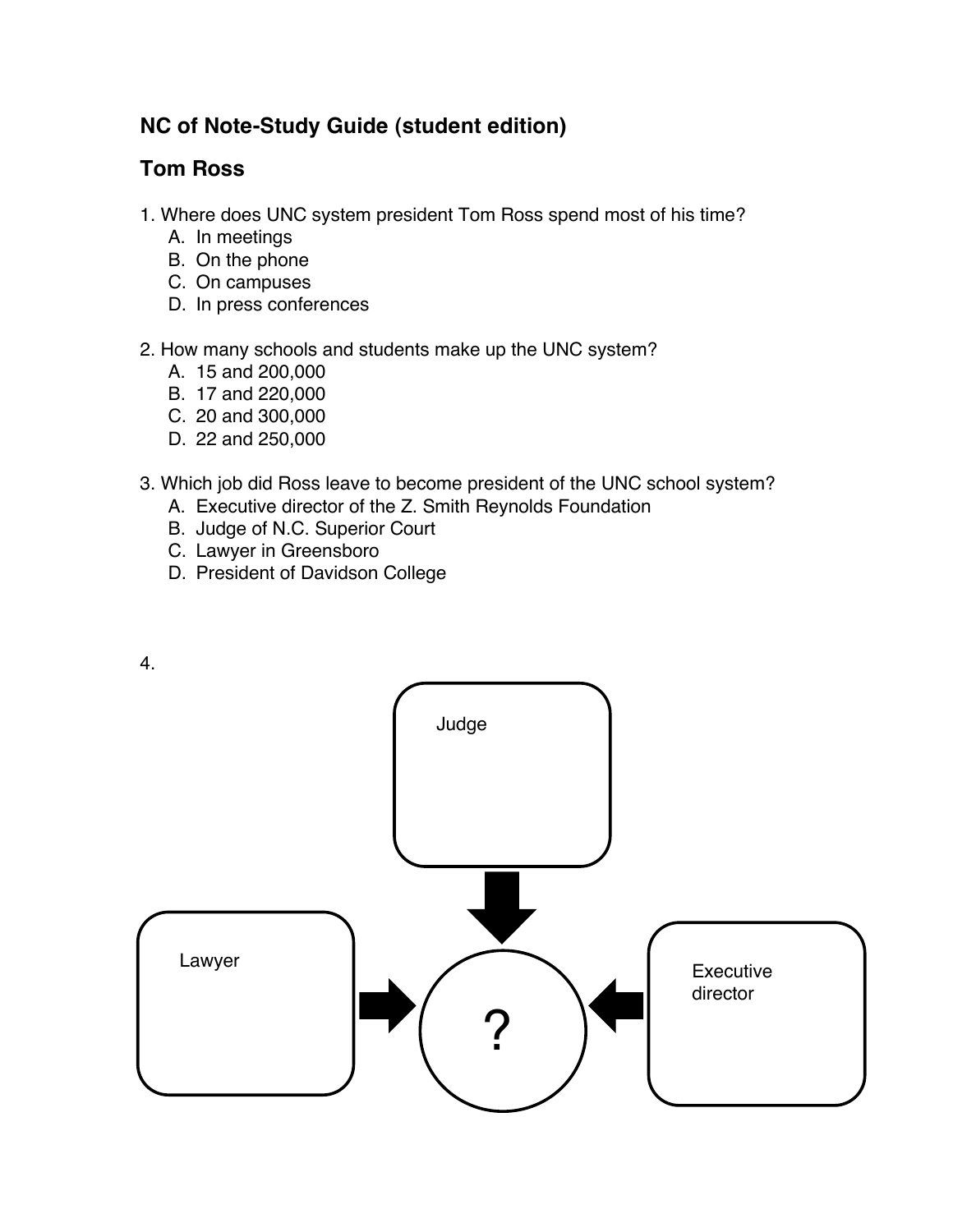- 4. Which heading describes best the above jobs, held by Tom Ross?
	- A. in universities
	- B. in the private sector
	- C. outside criminal justice
	- D. outside higher education
- 5. What motivated Ross to take positions in higher education?
	- A. advocacy for environmental causes
	- B. closing wealth gaps
	- C. impact on students
	- D. influence on public policy
- 6. How did Ross contribute to the legal system before leaving Greensboro?
	- A. He instituted mandatory sentencing.
	- B. He lengthened sentences for non-violent crimes.
	- C. He led fundraising efforts to build a new courthouse.
	- D. He toughened sentencing for violent and repeat offenders.

7. How has Ross approached every job he has taken on, according to his friend Jim Drennan?

- A. tackled any problem
- B. supported worthy efforts
- C. addressed legal concerns
- D. understood the complexity of issues
- 8. Which word best describes Ross' view of UNC school system's future?
	- A. cautious
	- B. optimistic
	- C. productive
	- D. skeptical

**WORDS:** What does the text tell you about an attribute or meaning of the following? What clues do you find in context? Does any word have a prefix or suffix, similar word or word within the word that aids in defining the word?

- 1. temporal
- 2. hectic
- 3. knack
- 4. optimistic